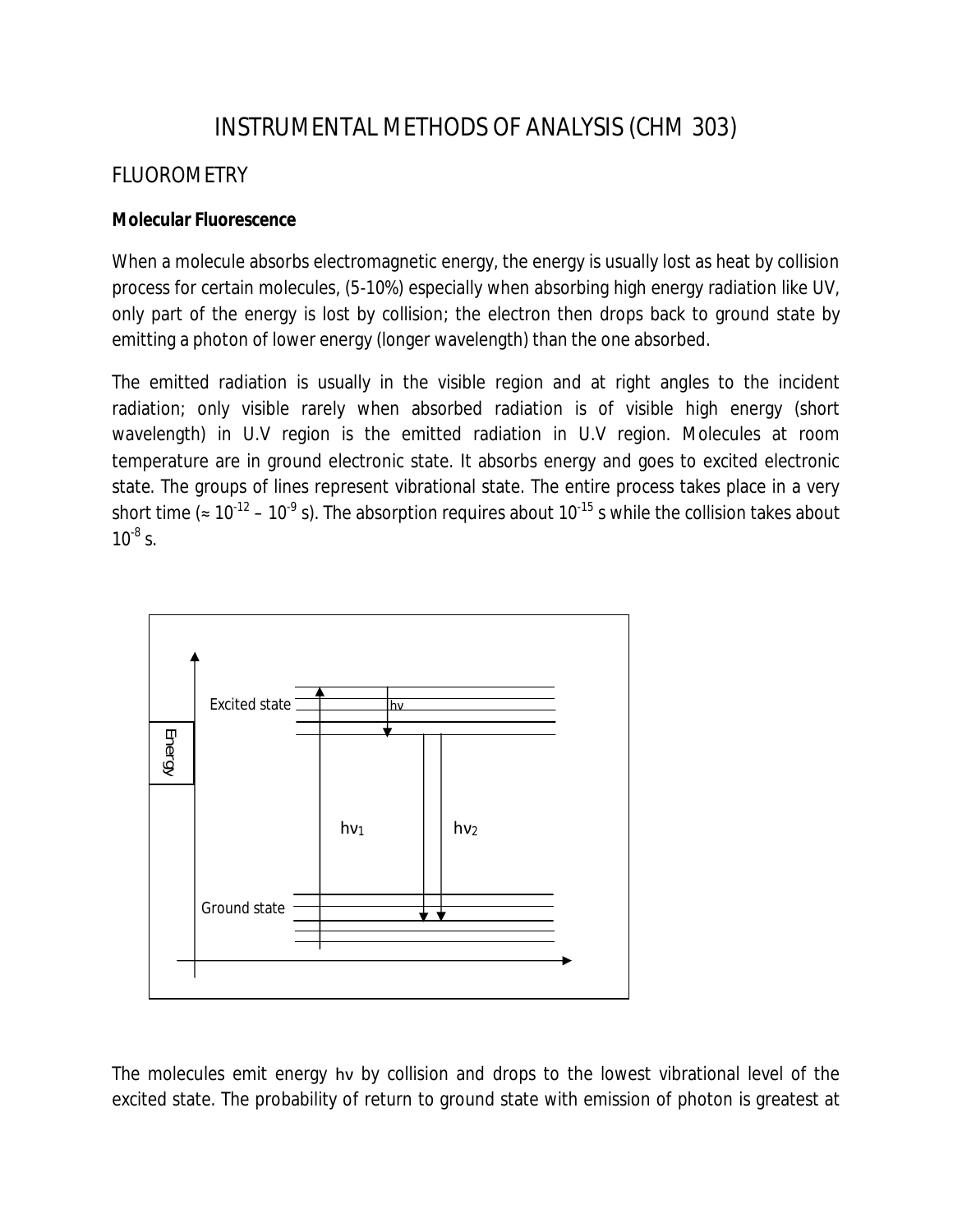this point. The electron thus emits a photon of energy hv<sub>2</sub> at a longer wavelength which is lower than hv<sub>1</sub> absorbed. This emitted light is "fluorescence". In some cases, the electron crosses over to a triplet state (i.e. it becomes unpaired) before emitting a photon. This takes a longer time >10<sup>-9</sup> s. the emitted radiation is then called phosphorescence. Both processes are called luminescence.



Generally, Beer's law applies to power of radiation transmitted by a substance or solution but modification becomes necessary for fluorescence since radiation is emitted and not transmitted

Beer's law:  $\ln T = \ln P/P_0 = -abc$ 

 $A = \ln 1/T = \ln Po/P = abc$ .

Fluorescence

F = k (Po - P) ……………………………….. (1)

Where F is the intensity of fluorescent radiation, k is constant (quantum yield), Po is incident radiation and P is transmitted radiation.

I.e.  $F \approx (Po - P)$  i.e. radiation is absorbed.

From Beer's law,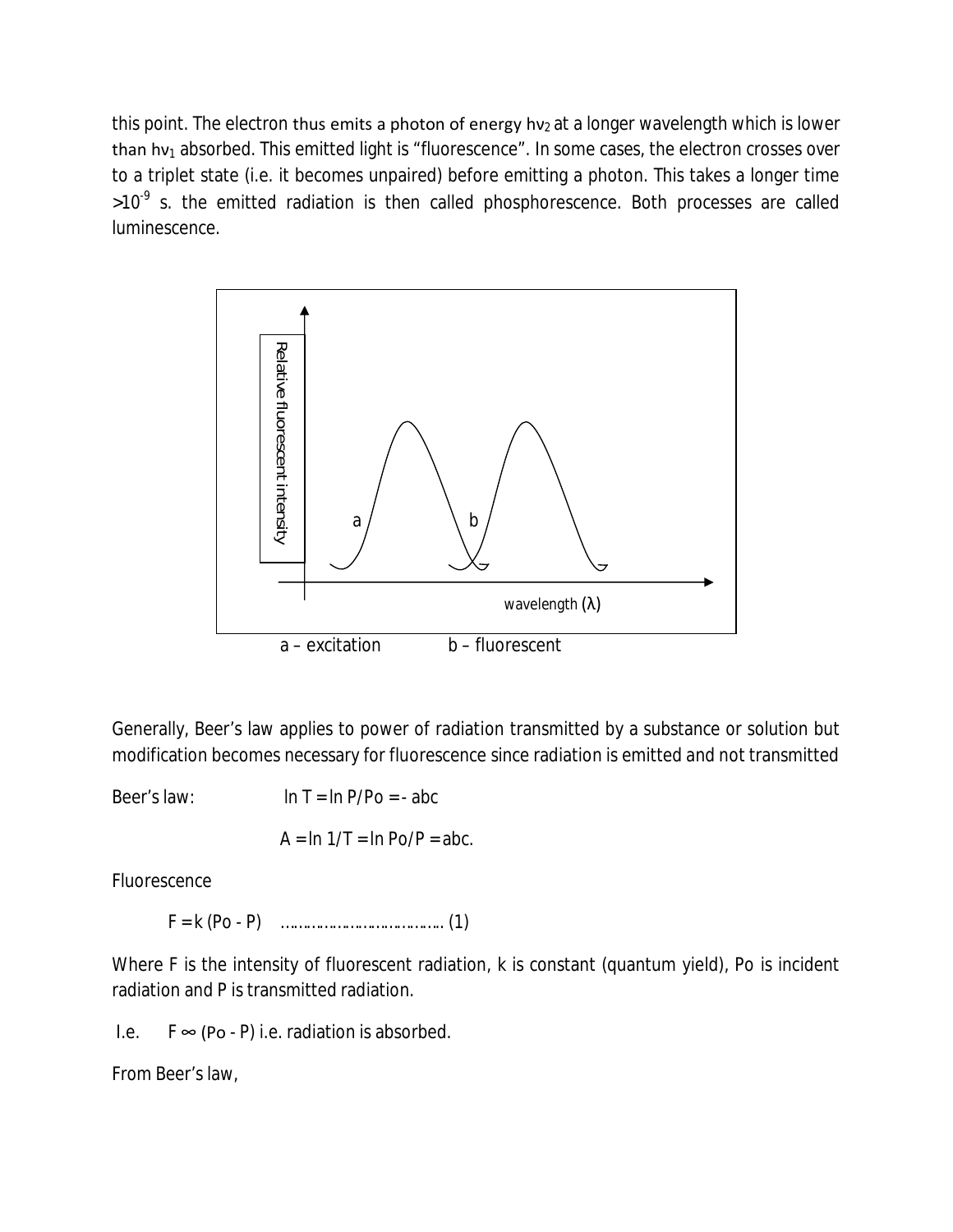$P = Po e^{-abc}$ 

Where Po is the power of incident radiation and P is the power of transmitted radiation.

Po – P = Po – Po e-abc ……………………………… (2) = Po (1 – e -abc)……………………………… (3)  $F = K (Po - P) = KPo (1 - e^{-abc}) \dots \dots \dots \dots \dots \dots (4)$ 

From (1), if no light is transmitted, i.e. all incident radiation is absorbed,

Fo = KPo ……………………………………………… (5) From (4), F = Fo – Fo e-abc ……………………………………………… (6)  $Fo - F/ Fo = e^{-abc}$ In  $Fo = F/Fo = -abc$ ln Fo/ Fo – F = abc ………………………………. (7)

K is the fraction of incident radiation that is absorbed and depends on factors such as the dimensions of the light beam, area of the solution irradiated, transmission band of filter before photocell, spectral response of photocell etc. "a" is constant – absorptivity.

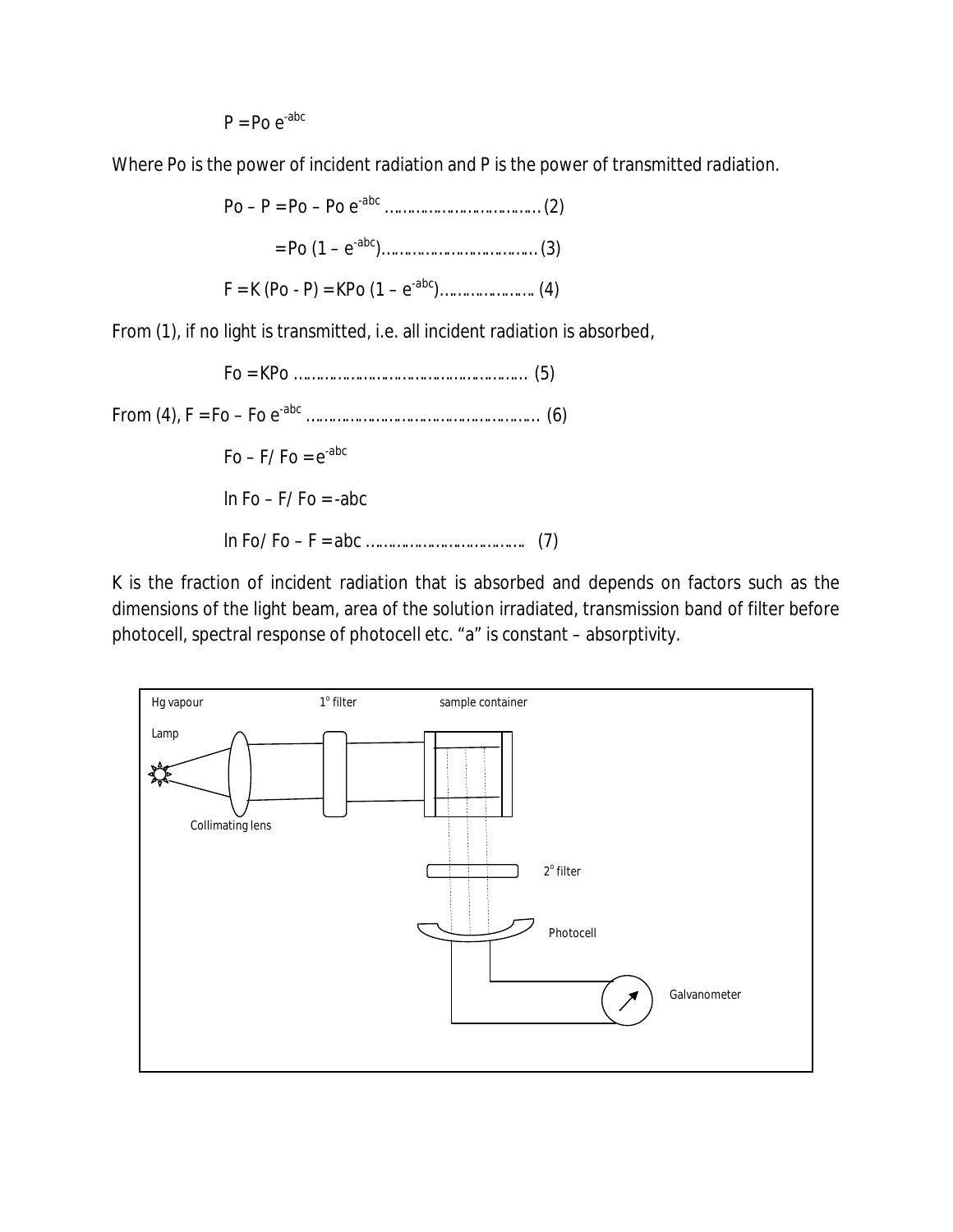"b" is the path length (thickness) of cell, "c" is concentration. When abc is small and negligible compared to 1,  $(≤ 0.01)$ , equation (4) becomes

| $F = 2.303$ KPo abc |  | $(8)$ (Proved) |
|---------------------|--|----------------|
| $=$ K'C.            |  |                |

i.e.  $F$   $\infty$  C if abc ≤ 0.01. K' is constant for a particular substance in a given instrument.

Equation (8) holds only for dilute solutions (when most of the radiation is transmitted, 92%) and breaks down at higher concentration. As usual, there should be no dissociation or association of molecules.

# **Chemical Structure and Fluorescence**

In principle, any molecule that absorbs UV light radiation should fluoresce but not all do. The greater the absorption by a molecule, the greater its fluorescence intensity. Many aromatic and hetero compounds especially if they contain certain substituted groups. Compounds with multiple conjugated double bonds are more favourable to fluoresce. Presence of one or more electron donating group enhances fluorescence e.g.  $-OH$ ,  $-NH<sub>2</sub>$ ,  $-OCH<sub>3</sub>$  etc. Polycyclic compounds like vitamin K, purines and nucleosides and conjugated polyenes like vitamin A are fluorescent. Groups like  $-NO_2$ , -COOH, -CH<sub>2</sub>COOH, -Br, -I, and azo groups tend to inhibit fluorescence. The nature of other substituent may affect the degree of fluorescence. The fluorescence of many molecules is pH dependent as only the ionized or un-ionized form may be fluorescent.

A compound that is not fluorescent may be converted to a fluorescent derivative e.g. nonfluorescent steroids may be converted to fluorescent compounds by dehydrating with conc. H<sub>2</sub>SO<sub>4</sub> which convert these cyclic alcohols to phenols. Similarly, dibasic acids e.g. maleic acid can be reacted with β-naphtha in conc.  $H_2SO_4$  to form a fluorescent derivative.

White *et al* developed fluorometric methods for many metals by forming chelates with organic ligands. Antibodies can be made fluorescent by condensing them with fluorescein isocyanate which reacts with free amino groups of the proteins.

# **Fluorescence Quenching**

Some substances quench fluoresce. These substances compete for electronic excitation energy and decrease the quantum yield (i.e. decrease the rate of conversion of absorbed energy to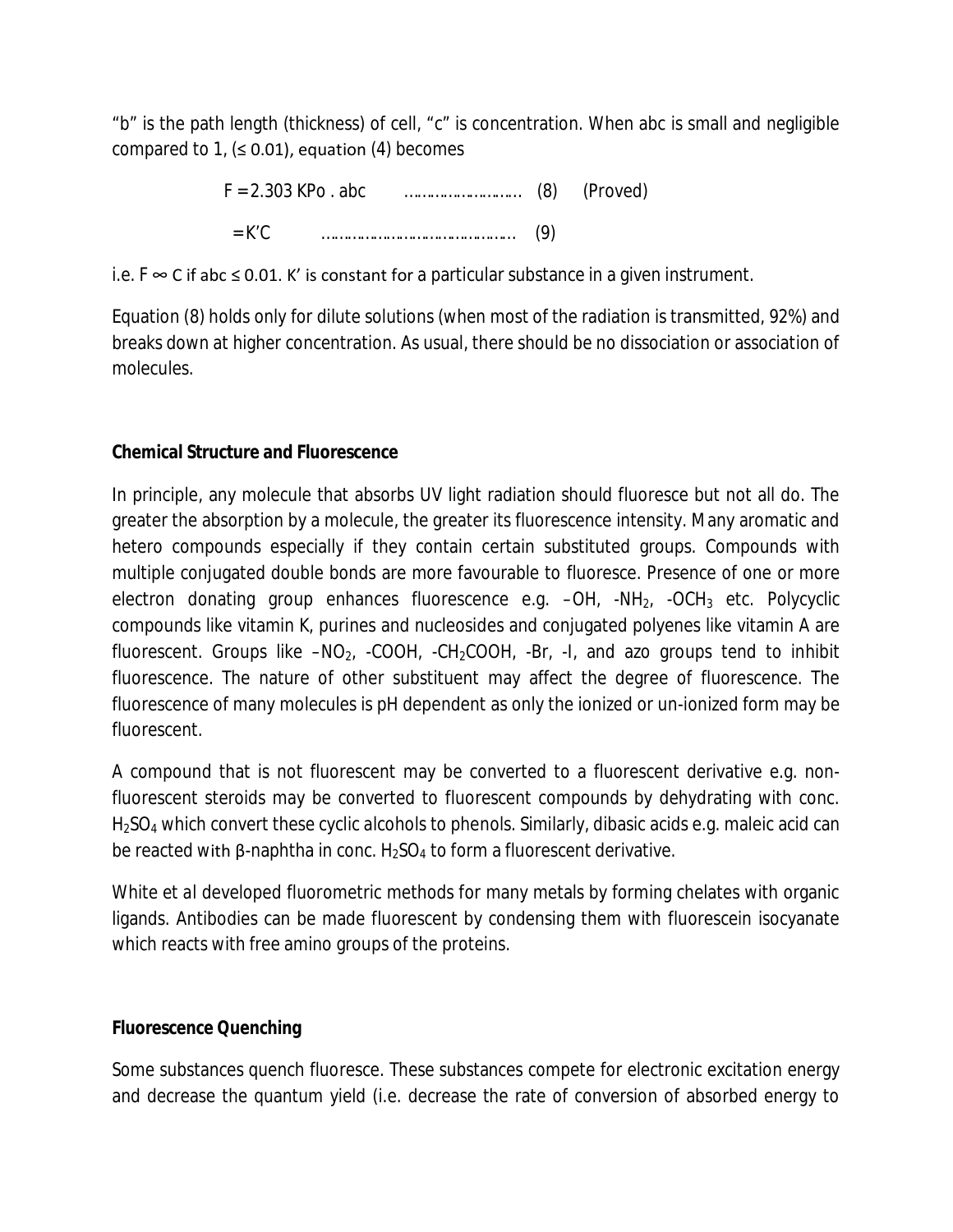fluorescent radiation). I is a very effective quencher. I and Br substituent groups decrease quantum yield. These substances may even be determined by measuring the extent of fluorescence quenching. Some molecules do not fluoresce, whose bond dissociation energy is less than that of incident radiation. Instead of getting excited, a bond is broken. Also, coloured species in solution with fluorescing species may interfere by absorbing the fluorescent radiation. This is "inner filter" effect. For example, in  $Na_2CO_3$  solution,  $K_2Cr_2O_7$  has absorption peaks at 245 and 348 nm, which overlap with excitation (275 nm) and emission (350 nm) peaks of tryptophan and interferes.

# **Limitations**

This arises because fluorometry is an extremely sensitive technique and can detect at ppb level and the method is in fact limited to trace levels (a few ppm). Problems include instability of dilute solutions due to adsorption onto container surface which leads to significant errors. The problem is negligible in more concentrated solutions. Organic substances at < 1 ppm in organic solvents are adsorbed onto glass surfaces. Addition of small amount of more polar solvent may decrease it.

# **Quantitative Procedure**

A series of standard solutions are prepared with slightly different concentration. The fluorescent intensity (power) is measured and a calibration curve is plotted. The intensity of the sample solution is also measured and concentration is read from calibration curve.

# **Infrared Spectrophotometry**

The infrared region extends from a wavelength of 780nm to 1500nm (1.5µm) for near I.R and 1.5µm to 300µm for the far I.R, but the most useful region is from 2.5µm to 25µm which is most frequently used for analysis.

Not all molecules can absorb in I.R region but only those with a change in dipole moment (polarity) of the molecule. A diatomic molecule must have a permanent dipole although bigger molecules do not. For example, NΞ N, H-H, O=O, without dipoles cannot absorb in I.R region. C  $\equiv$  O has dipole moment and will absorb CO<sub>2</sub> is symmetrical and has no net dipole and not expected to absorb in I.R but by vibration, it develops dipole and absorbs. In the vibration mode (a), there exist symmetry and no absorbance while in mode (b), there exist no symmetry and it absorbs.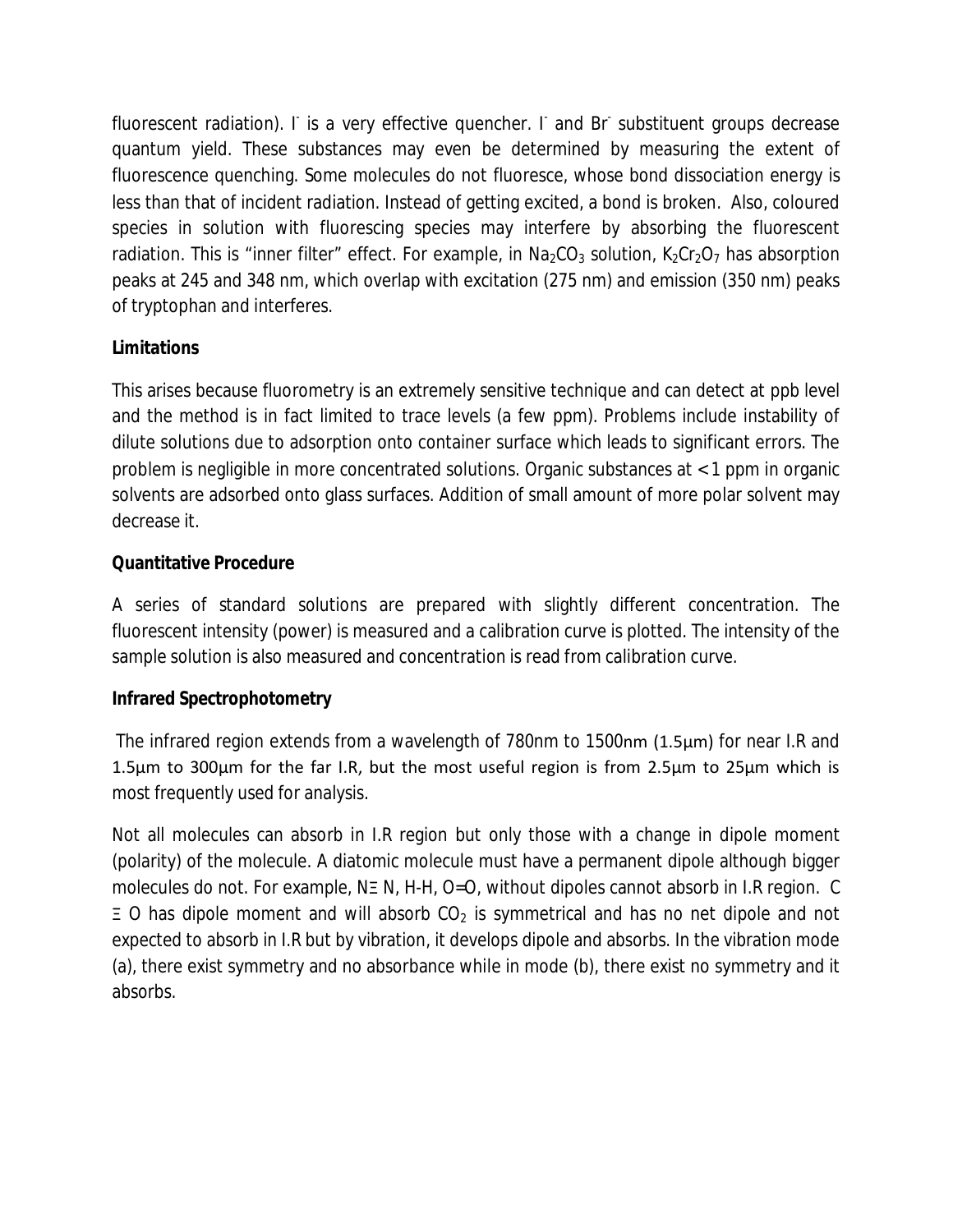| $0 \le C \le 0$ | $0 \leq C \leq 0$ |
|-----------------|-------------------|
| (a)             | (b)               |

### **I.R. Spectra and Molecular Structure**

Vibrating groups absorbing in the I.R. region do so within certain wavelength region but the exact wavelength depends on neighbouring groups. The peaks are sharper than in UV or visible regions and easier to identify. Each molecule has a complete absorption spectrum unique to it which is equivalent to a fingerprint of the molecule. Hence, the molecule can be identified.

# **Vibrational Transitions**

Two types of molecular vibrations occur; stretching and bending, e.g.  $CO<sub>2</sub>$ .

| $0 = C = 0$ | $\overrightarrow{O}$ = $\overrightarrow{C}$ = $\overrightarrow{O}$ | $\uparrow$ = C = O |
|-------------|--------------------------------------------------------------------|--------------------|
|             | - 11                                                               |                    |

I and II are stretching while III is bending. I will not lead to IR absorption while II and III will. Bending may involve movement of a group of atoms within a molecule relative to the rest of the molecule. Different types of bending occur: twisting, rocking, wagging, scissoring e.t.c.

IR absorption due to II and III of  $CO<sub>2</sub>$  occur at "fundamental frequencies". These are frequencies at which intense absorption bands occur for complex molecules ( $v_1$ ,  $v_2$  etc). Less intense bands called "overtones" may occur at multiples of the fundamental frequencies, e.g.  $(2v_1, 2v_2 \text{ etc}).$ There could also be combination tones at frequencies corresponding to sums of fundamental frequencies e.g.  $(v_1 + v_2)$  etc.

### **Structure of Frequency**

Vibrational frequency of the bond between given atoms or groups of atoms is characteristic and not affected by molecular environment. It is therefore possible to obtain structural or functional group information from IR spectra e.g. carbonyl group =C=O in alkanals and alkanones absorbs at wave number 1700  $cm^{-1}$  or wavelength 5.9µm. Structural changes can cause minor shifts and changes in the absorption bands, which can provide additional information. Correlation is possible between absorption frequency and types of bonds or chemical groups.

There are four general regions in the IR spectrum;

- 1. Hydrogen stretching region  $(2.7 4.0 \mu m = \lambda)$ . This includes stretching bands of O-H, N-H, C-H and S-H bands.
- 2. Triple bond stretching region ( $\lambda = 4.5 5.0 \,\mu$ m). This includes stretching bands of C = C and C  $\Xi$ N. Cumulated double bonds (C = C = C) also absorb in this region.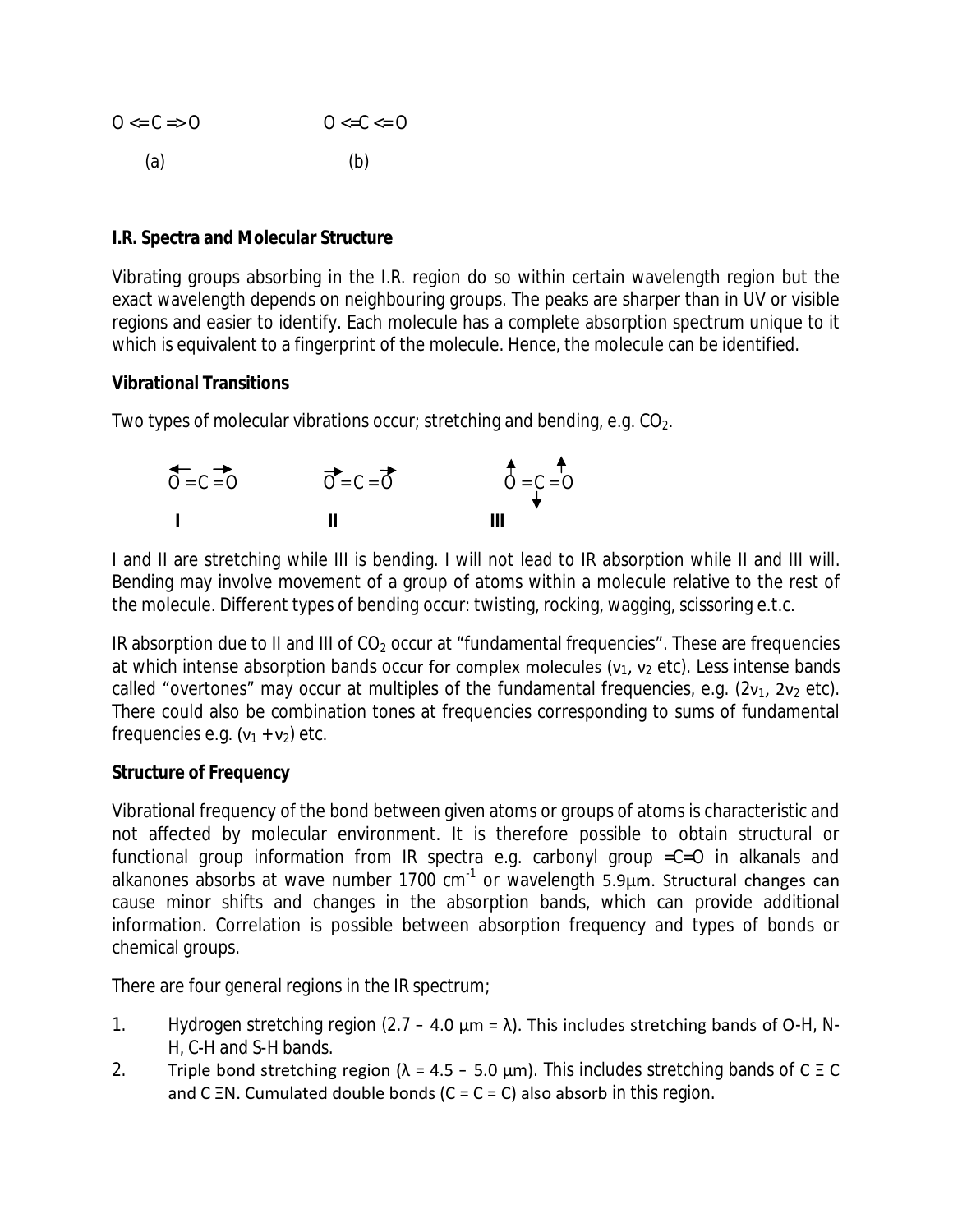3. Double bond stretching region  $(\lambda = 5.4 - 6.4 \text{ µm})$ . This include C = C, C = O, C = N with C = O at 5.9  $\mu$ m.

Acids (-C=O-OH) and esters (-C=O-OR) absorb at lower wavelength while amides (-C=O-NH2) absorb at longer wavelength with two peaks, hence discrimination is possible. These three regions are the "functional group" region. The fourth region is the "fingerprint" region. This is the single bond stretching and bending region. This includes not only C-H and N-H stretching and bending but also vibrations of single bonds that connect groups such as methyl (-CH<sub>3</sub>), (-CH<sub>2</sub>) and amine (-NH<sub>2</sub>) groups. Absorption in this region is very much dependent on molecular environment and is unique for each molecule and leads to identification of the molecule.

IR is mainly used for qualitative analysis i.e. for identification and structural analysis. It can also be used for quantitative analysis of complex mixtures of similar compounds because some absorption peaks for each compound occur at definite and selective wavelength and have intensities directly proportional to the concentration of absorbing species.

# **Cells**

Most common cells are cells of NaCl windows. The solvent used must not attack the windows of the cell. NaCl cells must be protected from moisture and are stored in desiccators. They require periodic polishing to remove "fogging" due to moisture condensation.

AgCl windows are used for wet samples or aqueous solutions. These are soft and must be protected from light as they slowly darken in visible light.

When samples therefore exist as pure liquid, they are run without dilution. This allows for identification or confirmation of an unknown or new compound. The cell length must be short (0.01 – 0.05 mm) to keep the absorbance within the optimum region. If solution of sample is to be prepared, a fairly high concentration is required because no solvent is completely transparent in the IR region and this keeps solvent absorbance at a minimum. So, short path length  $\leq 0.1$ mm.

Solids may be run as suspension or thick slurry in a viscous liquid having approximately same refractive index to reduce light scattering. The sample is ground in the liquid, usually Nujol (a mineral oil). If Nujol masks any C-H band, then chlorofluorocarbon greases are used. This method is only for qualitative work since the slurry is difficult to reproduce for quantitative work. Alternatively, the sample may be ground with KBr (transparent in IR region) and pressed into a pellet for mounting.

For gases, a long path length  $($   $\approx$  10cm) is required.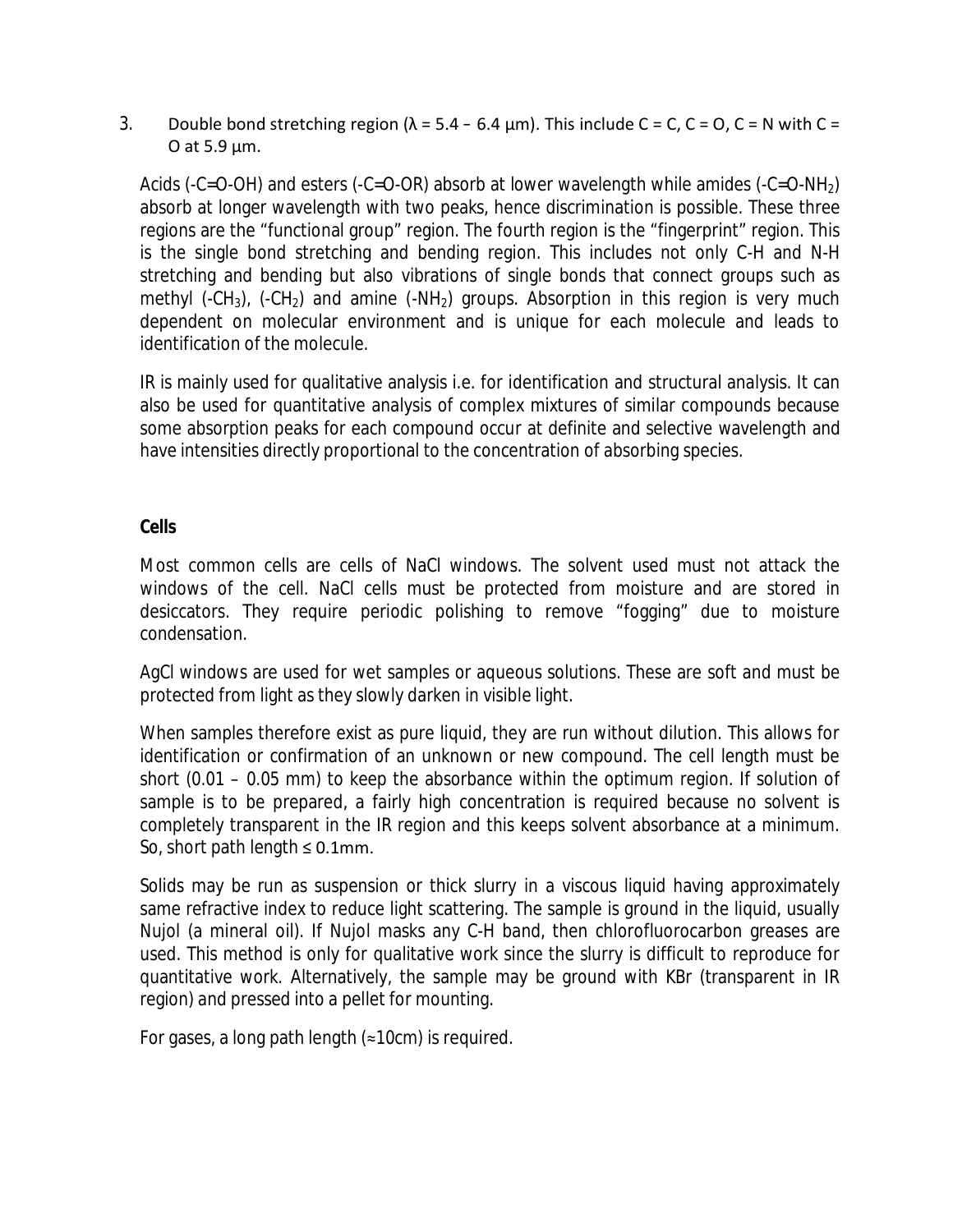# ATOMIC SPECTROMETRY

# **Emission**

The principle depends on measurement of emitted radiant energy from sample solution aspirated into the flame.

The instrument consists of the nebulizer, the burner, the optical system, detector, amplifier, scale or recorder.

Nebulizer: This breaks the solution into a fine spray and introduces the spray into the flame at a stable and reproducible rate. It must not be attacked by corrosive solutions and must be easily cleaned. It is usually made of plastic.

Burner: It must provide a steady flame.

Optical System: This collects light from the steadiest part of the flame, renders it monochromatic and focuses it onto the surface of a photosensitive detector. It consists of a concave mirror placed behind the flame with its centre of curvature in the flame thereby almost doubling the intensity of emitted radiation. For simple routine use, absorption filters used for elements with simple spectrum and in absence of background emission from flame transmits wide band as it cannot absorb radiation close to analytical line. Interference filters are better but monochromators containing quartz prism or diffraction grating and narrow slit-width, with very sensitive detecting circuits and amplifiers are best.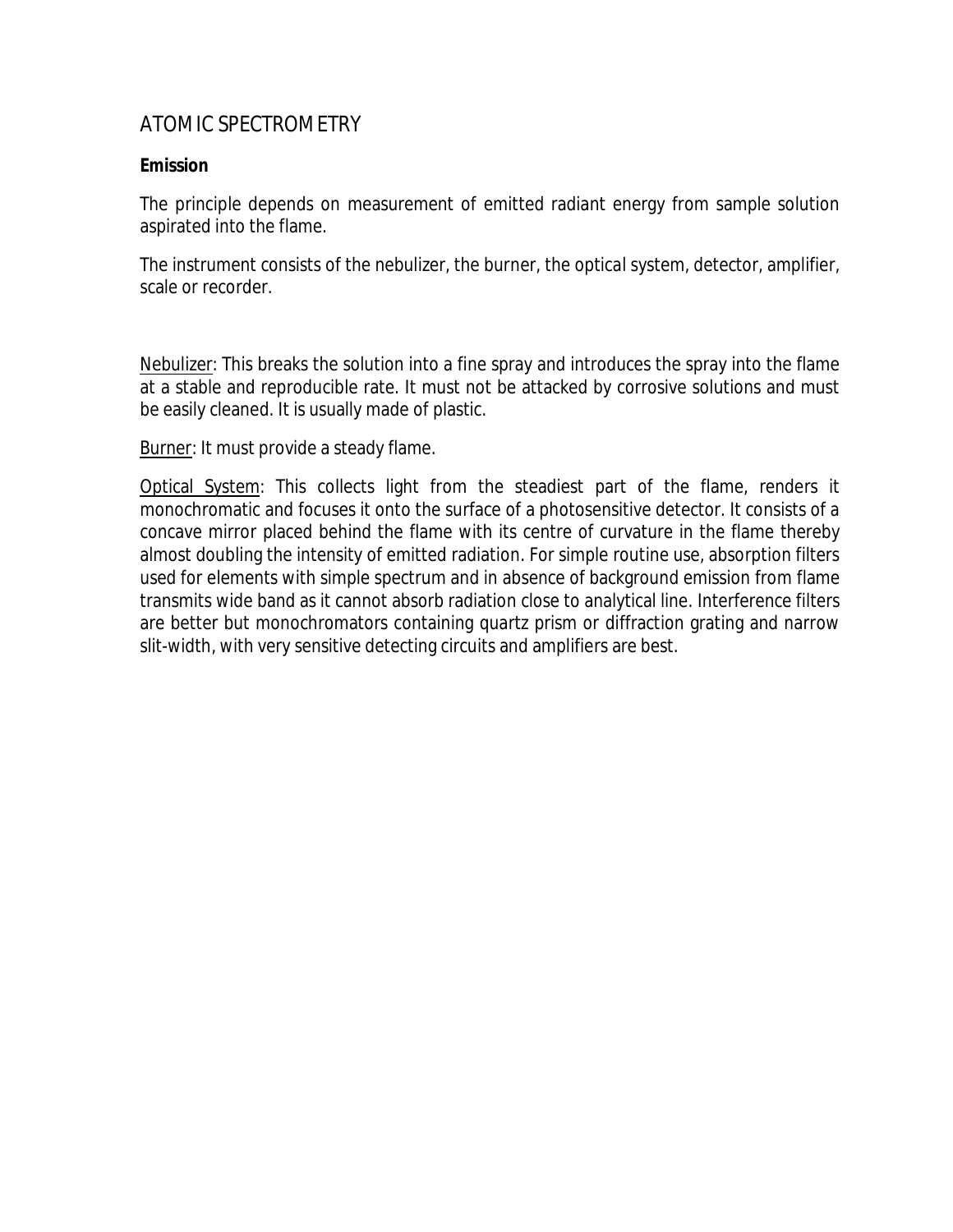# Flame Photometer

A simple flame photometer consists of a nebulizer, flame, lens, a screen with a slit, filter, detector and galvanometer.



Air is drawn in at a given pressure and passed into a nebulizer where it creates a partial vacuum resulting in suction which sucks in the sample solution as a fine spray into a small mixing of the chamber at the burner. Here it mixes with the fuel gas at a specific pressure into the flame. Emitted radiation from the flame passes through a lens which renders it parallel and through a slit to produce a narrow beam. It then passes through a filter which allows only the line of the test element to pass through to the detector (photocell) and a galvanometer which gives the reading. The flame is surrounded by a chimney to protect it from drought. It is primarily used for analysis of sodium, potassium, calcium and lithium.

Flame and Flame Temperature:

- It transforms sample from liquid or solid state to gaseous state.
- It decomposes molecular compounds into simpler molecules or atoms.
- It excites atoms to emit radiation.

Gases in flame are CO,  $H_2$ , CO<sub>2</sub> and H<sub>2</sub>O (and N<sub>2</sub>, if air is one of the gases), with smaller quantities of H, O and OH

Temperature of flame depends on fuel gas and supporter.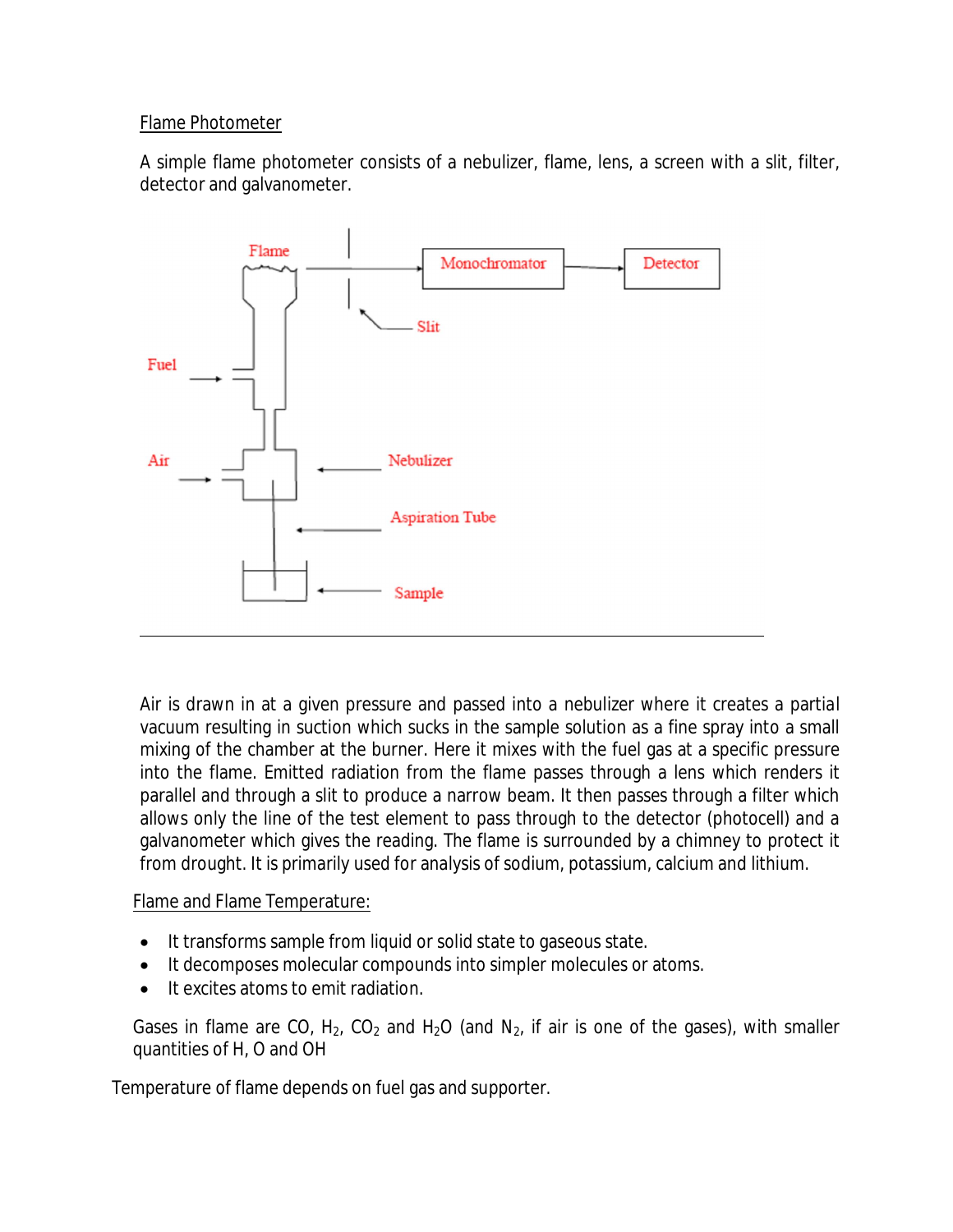| <b>Fuel gas</b>  | Air  | <u>Oxygen</u> |
|------------------|------|---------------|
| Illuminating gas | 1700 | 2700          |
| Propane          | 1925 | 2800          |
| <b>Butane</b>    | 1900 | 2900          |
| Hydrogen         | 2100 | 2780          |
| Acetylene        | 2200 | 3050          |
| Cyanogens        | 2330 | 4550          |

# **Emission Spectra**

On aspiration into flame following in rapid succession;

- Water or solvent vaporized, leaving minute particles of dry salt.
- Salt vaporized; part or all gaseous molecules dissociated into ground state atoms.
- Some atoms combine with radicals or atoms in flame gases.
- Vapours of ground state metal atoms or molecules containing the atoms absorb energy from flame – excited. Some ionization may occur.
- Species return to ground state emit excess energy. E1 E2 = hν. Return may be in one step or in several steps. Most prominent line is equivalent to the lowest excited level and ground state.

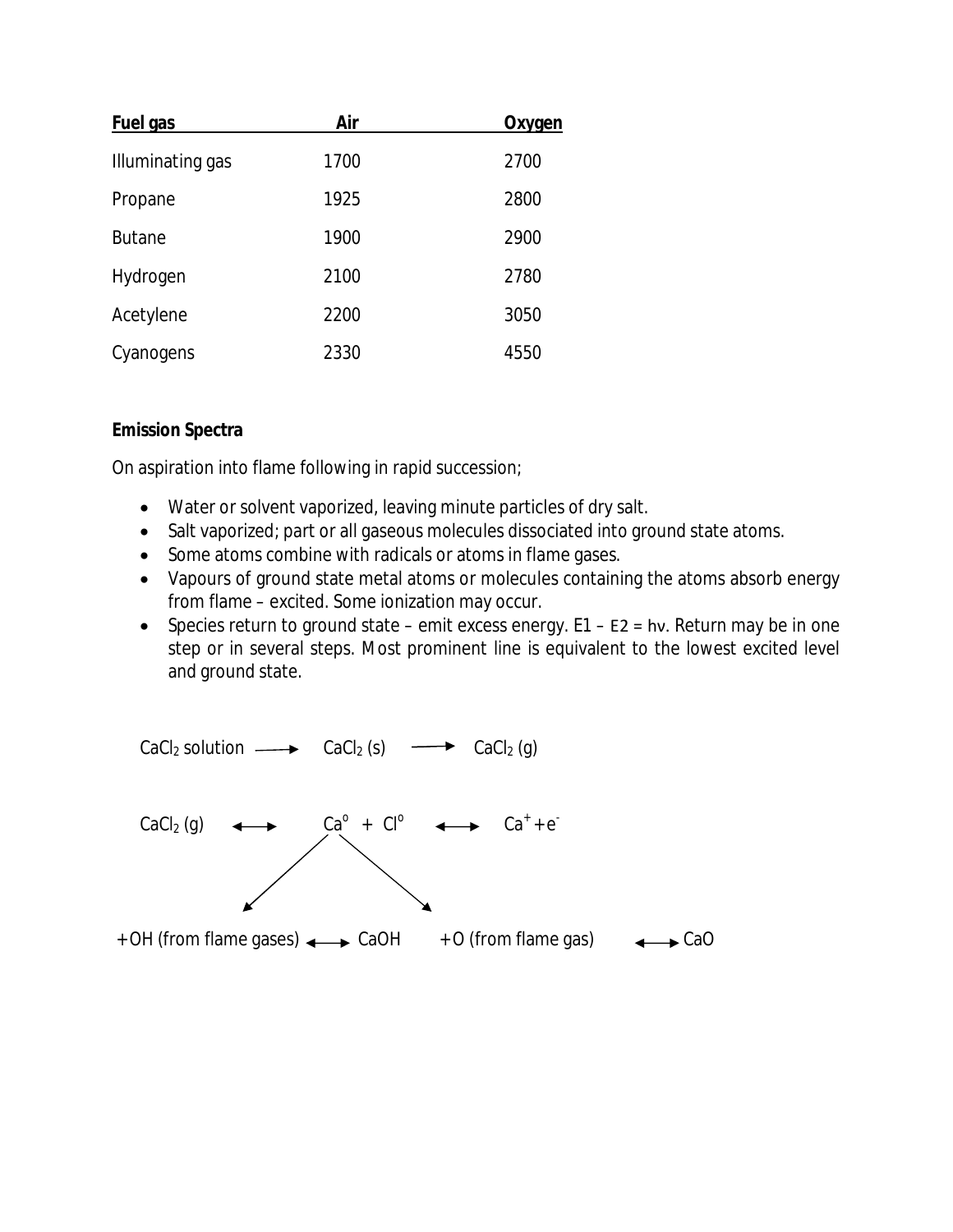# **Applications**

Simple flame photometers using butane air flame with element filters are used to routinely determine easily excitable elements, K, Na, and Ca – elements with low ionization energies.

However, with hotter flames like oxyacetylene flame and use of spectrophotometers and very narrow slit widths, more elements (up to 70) can be determined.

# **Spectral Interference**

In relatively cool flames, refractory molecular oxides and hydroxides form. Molecules have energies and energy levels of rotational, vibrational and electronic excitation. Each electronic transition is accompanied by a whole lot of vibrational and rotational ones - a broad emission spectrum rather than a narrow band. The bands interfere with and make measurement of analytical line difficult and inaccurate if adjacent to or overlapping analytical line. Examples of such molecules are CaOH, SrOH, BaOH, MnOH, CaO etc. Also, background emission from flame due to  $-OH$ , CO, O<sub>2</sub>, CH, C<sub>2</sub>, and H<sub>2</sub>O.

Usually prevalent with filters and reduced by monochromators. If improved, resolution cannot correct it, another line must be found.

# **Background Emission**

This is emission both from flame and sample matrix. This must be corrected to avoid serious errors. If only from flame gases, aspirate pure solvent to zero. If monochromator, used, background measured in presence of test element and subtract background signal.

### **Self – Absorption**

Excited atoms release excess energy in discrete amounts. The radiant energy travels some distance in flame before getting out. Collides with other ground state atoms and get absorbed which leads to decrease in signal. Self – absorption increases as the number of ground state atoms in flame increases. Work at low concentration.

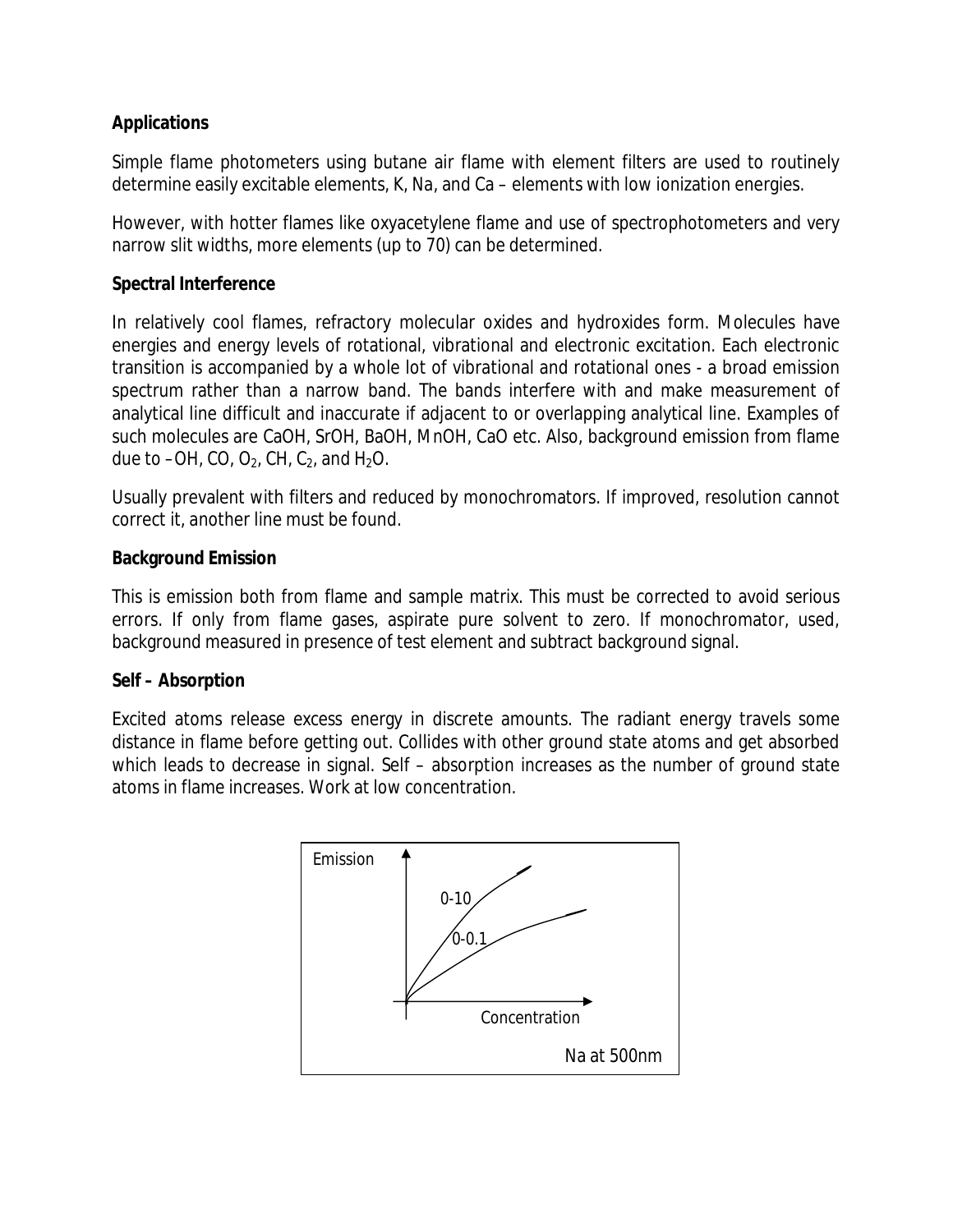#### **Ionization**

Some atoms ionized rather than being excited if flame is hot enough. Increase in the number of atoms and decrease in signal.

 $M \leftarrow Mn^+ + ne$ 

Add a second easily ionizable element e.g. Na or K. Excess electrons drive equilibrium to left hand side. More metal atoms, higher signal. This is more easily observed in acetylene-air or oxyacetylene flames.

#### **Acetylene air**

Effect of Na on K emission

|                |       | $+20$ ppm Na $+100$ ppm Na $+1000$ ppm Na $+2000$ ppm Na $+5000$ ppm Na |     |       |
|----------------|-------|-------------------------------------------------------------------------|-----|-------|
| $K5$ ppm $+17$ | $+56$ | +92                                                                     | +96 | $+97$ |

Add large amount of easily ionizable element to standardize the sample.

### **Effect of Anions (Refractory Compound Formation)**

Some anions from acids or salts depress signals of metallic emission. Significant above 0.1M  $H<sub>2</sub>SO<sub>4</sub>$ , HNO<sub>3</sub> and in particular  $H<sub>3</sub>PO<sub>4</sub>$  are very prominent. For example, Ca and other alkaline earth metals depressed by PO4<sup>3-</sup> and Al<sub>2</sub>O4. The compound formed is refractory and does not volatilize or decompose.

Use releasing agent e.g.  $La^{3+}$  or protective chelation – polyhydroxy alcohols (glycerol) or EDTA.

### **Procedure for Analysis**

Calibration curve and standard addition.

# ATOMIC ABSORPTION SPECTROPHOTOMETRY

### **Principle**

Measurement of light absorbed at wavelength of a resonance line by unexcited atoms of element. It is useful for elements which cannot be excited by flame. It can also be used for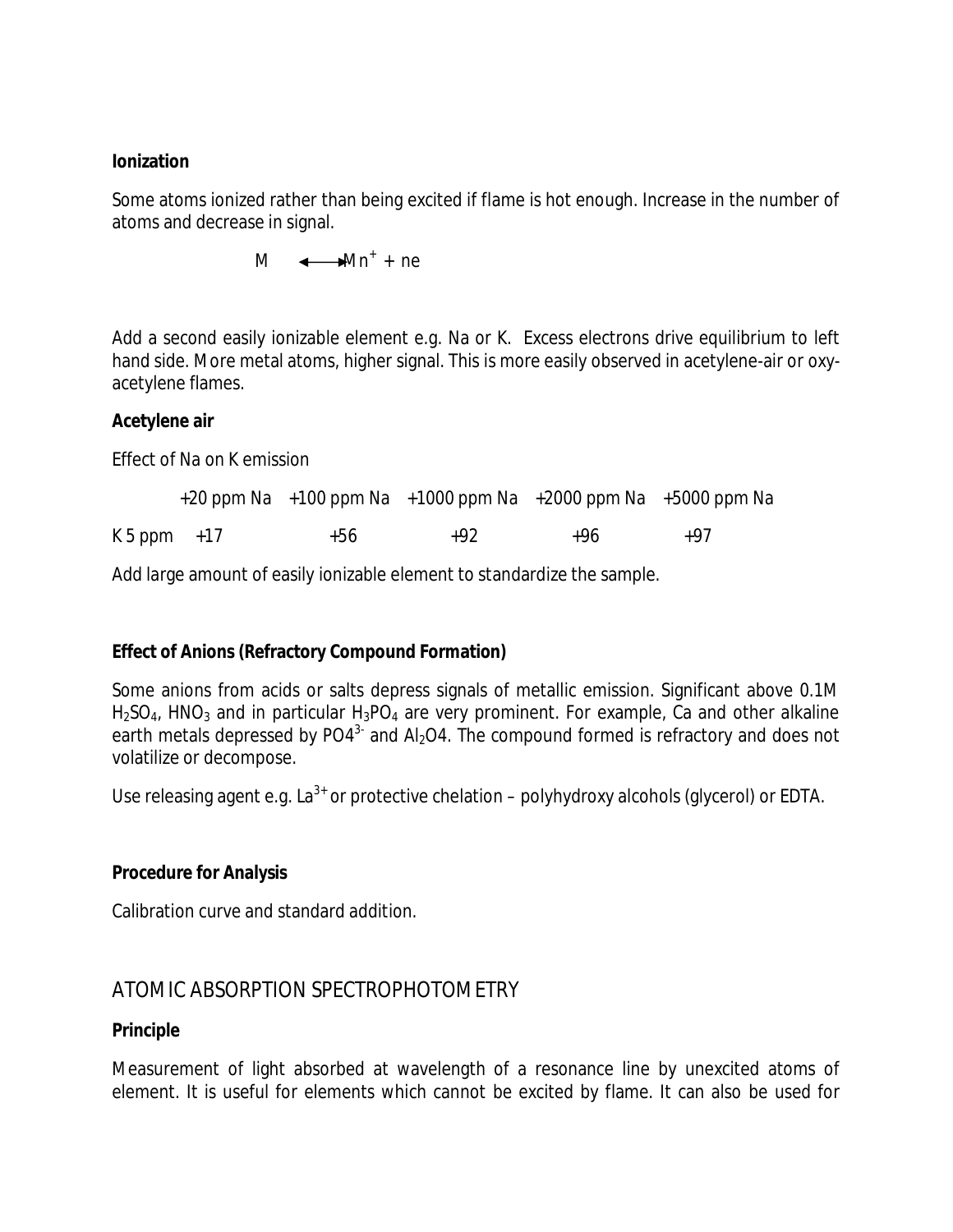some excitable ones since about 99% of all atoms remain unexcited in normal air – acetylene flame. The flame is like a trough or sample cell of the absorbing gas and the absorption follows Beer's law i.e. proportional to path length of flame and concentration of atomic vapour in flame.

# **Instrumentation**



# Source

This provides the resonance line of element. It is usually a hollow cathode lamp which emits the specific monochromatic wavelength.

Cylindrical hollow cathode made of the element to be measured or an alloy of it. Anode is tungsten. It is enclosed in glass tube with quartz window (most wavelengths in UV region) reduced pressure and filled with inert gas, Ar or Ne. high voltage across tube, electrons released by anode, ionize gas , positive gas ions accelerated to cathode. They bombard the cathode, cause metal to sputter and vapourise. Metal atoms excited by collision with more ions. They return to ground state and emit characteristic wavelength. Filler gas also emits line but not close enough to interfere. It is passed through flame and get absorbed. Most absorbed is usually but not always the resonance line. This is equivalent to transition from ground state to lowest excited state.

### Multi element Lamp

These are alloys of several elements. They emit lines of all the elements. They are used for two or three elements but have shorter life span. Radiation lines from hollow cathode lamp narrower width than absorption line of atom in flame.

### Burner and Nebulizer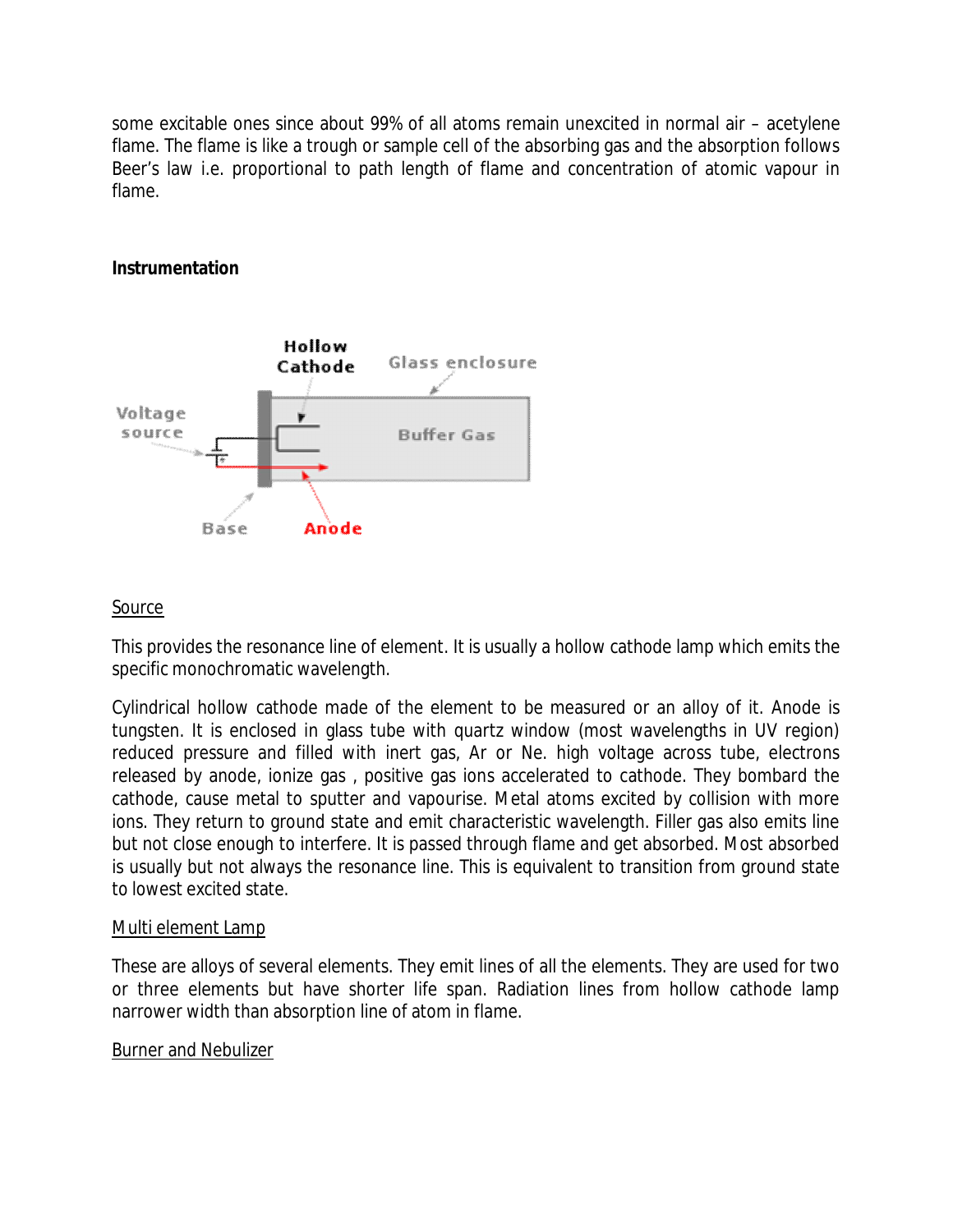Nebulizer breaks the solution into a fine spray and introduces the spray into the flame at a steady and reproducible rate.

There are two types of nebulizer:

- 1. The one with total internal combustion or direct aspiration; aspirates all the solution into the flame.
- 2. The one with premix chamber in which the solution goes through a chamber where the large drops are removed and only the fine droplets mix with the flame gases and go into the flame.

The advantages and the disadvantages are as follows.

# *Total Internal Combustion*

Disadvantages

- a) It has a shorter path length.
- b) Large droplets are not completely vapourized; leaves solid particles in light path which scatter light which is recorded as absorption (error).
- c) Nebulization efficiency is greatly affected by viscosity of sample.

# Advantages

- a) Absorption is proportional to gas flow than in pre-mix.
- b) Viscous liquid and high solids can be aspirated.

### *Pre-mix*

Advantages

- a) Fine droplets which are easily vapourized.
- b) Nebulization efficiency is greater.
- c) Path length is longer.
- d) Combustion is very quiet while total internal combustion is noisy.

Therefore, pre-mix is better.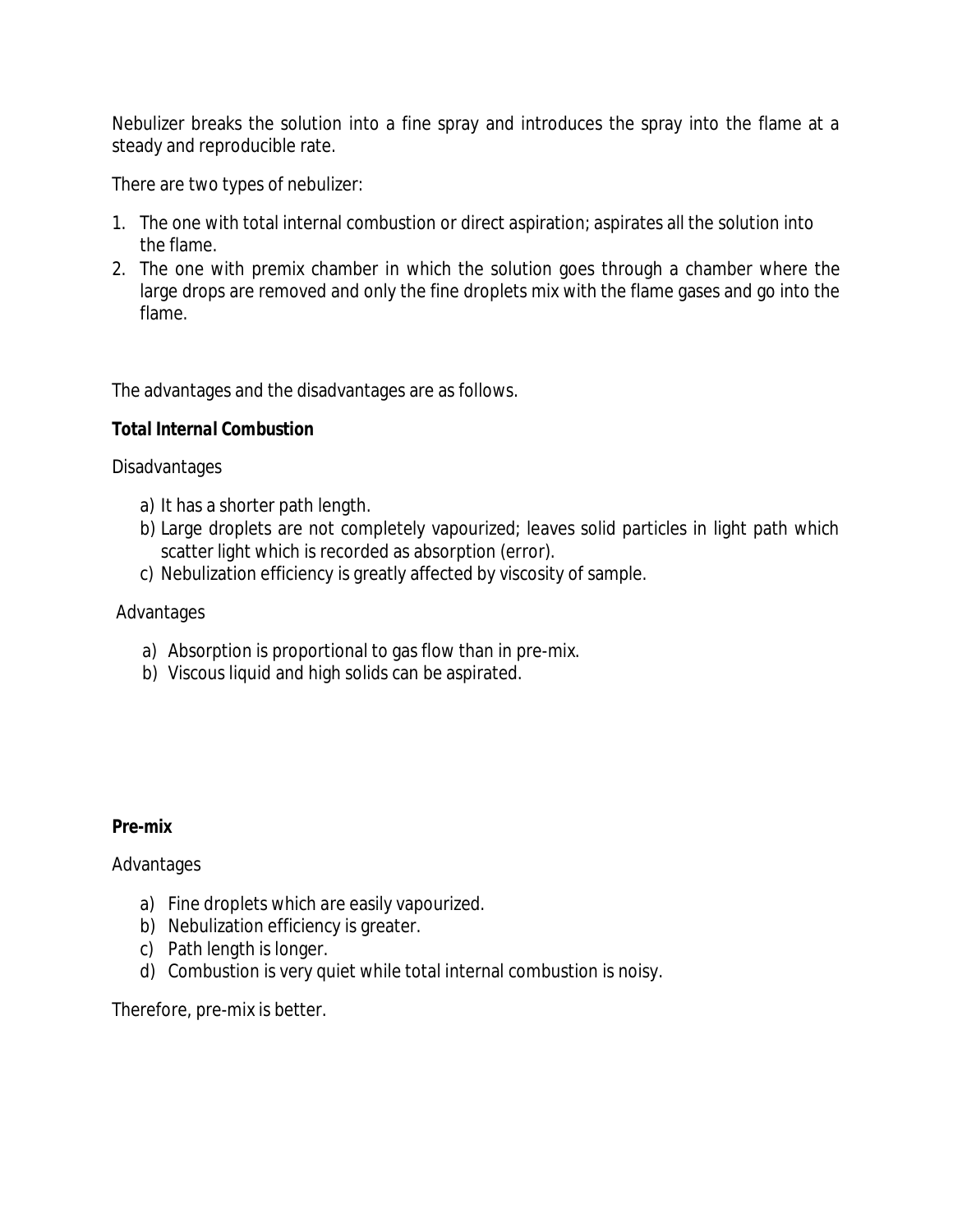Burner head, mostly longer than optical path length.



The flame is like a cell of ground state atoms which absorb resonance line from the hollow cathode lamp while the rest of the signal goes on to the detector which measures the absorbance.

Flames are the same as emission.

 $Oxy - acetylene$  $3060^{\circ}$ C

Nitrous oxide-acetylene 2955°C. They are the highest used.

#### **Interferences**

#### 1. **Spectral Interference**

Similar to emission. Refractory molecular band emission with d.c. source but is eliminated with a.c. If molecule absorbs source radiation, positive interference in AAS is minimized by using line source.

Light scatter by solid particles result to positive interference especially less than 300 nm with high salt solution. Measure absorbance at a line close to line of element to get background absorption – subtract, since interference over broad area.

### 2. **Ionization Interference**

Similar to emission.